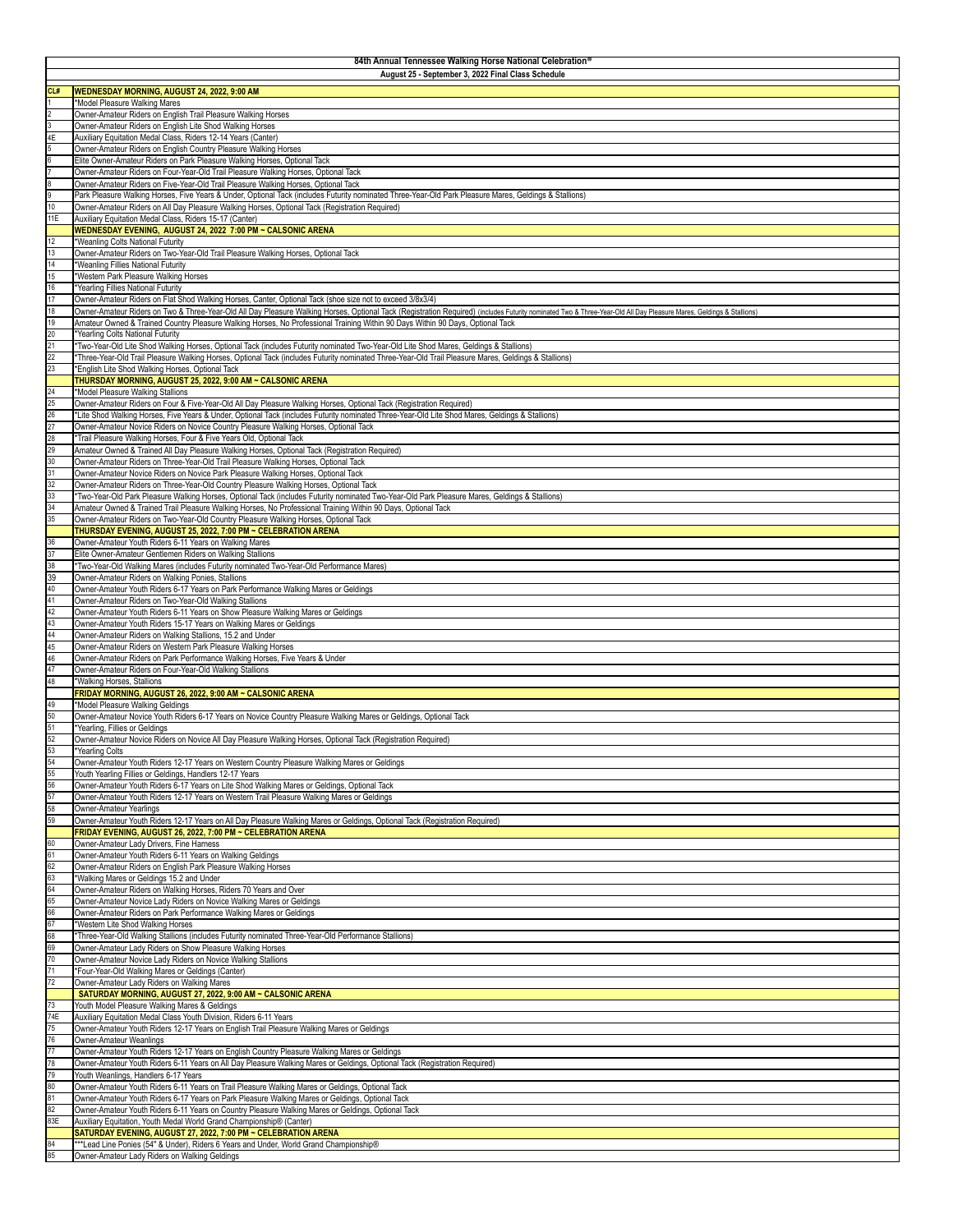| 86         | *Three-Year-Old Walking Mares (includes Futurity nominated Three-Year-Old Performance Mares)                                                                                         |
|------------|--------------------------------------------------------------------------------------------------------------------------------------------------------------------------------------|
| 87         | Owner-Amateur Novice Youth Riders 12-17 Years on Novice Walking Mares or Geldings                                                                                                    |
|            |                                                                                                                                                                                      |
| 88         | Owner-Amateur Novice Gentlemen Riders on Novice Walking Stallions                                                                                                                    |
| 89         | Owner-Amateur Riders on Show Pleasure Walking Horses, Five Years & Under                                                                                                             |
| 90         | *Walking Yearling World Grand Championship®                                                                                                                                          |
| 91         | Owner-Amateur Youth Riders 6-14 Years on Walking Ponies                                                                                                                              |
| 92         | Owner-Amateur Youth Riders 12-17 Years on Show Pleasure Walking Mares or Geldings                                                                                                    |
| 93         |                                                                                                                                                                                      |
|            | Owner-Amateur Novice Gentlemen Riders on Novice Walking Mares or Geldings                                                                                                            |
| 94         | *Walking Stallions, Five Years & Over (Canter)                                                                                                                                       |
|            | SUNDAY EVENING, AUGUST 28, 2022, 7:00 PM ~ CELEBRATION ARENA                                                                                                                         |
| 95         | Owner-Amateur Youth Riders 12-14 Years on Walking Mares or Geldings                                                                                                                  |
| 96         | Owner-Amateur Riders on Park Performance Walking Stallions                                                                                                                           |
| 97         | Owner-Amateur Novice Youth Riders 6-11 Years on Novice Walking Mares or Geldings                                                                                                     |
| 98         | Elite Owner-Amateur Lady Riders on Walking Mares or Geldings                                                                                                                         |
|            |                                                                                                                                                                                      |
| 99         | *Young Trainers 35 Years and Under on Walking Mares or Geldings                                                                                                                      |
| 100        | Owner-Amateur Novice Riders on Novice Show Pleasure Walking Horses                                                                                                                   |
| 101        | Owner-Amateur Youth Riders 15-17 Years on Walking Ponies                                                                                                                             |
| 102        | Owner-Amateur Riders on Walking Stallions                                                                                                                                            |
| 103        | Owner-Amateur Novice Riders on Novice Western Trail Pleasure Walking Horses                                                                                                          |
| 104        | Elite Owner-Amateur Gentlemen Riders on Walking Mares or Geldings                                                                                                                    |
|            |                                                                                                                                                                                      |
| 105        | Owner-Amateur Riders on Two-Year-Old Walking Mares or Geldings                                                                                                                       |
| 106        | *Four-Year-Old Walking Stallions (Canter)                                                                                                                                            |
|            | MONDAY MORNING, AUGUST 29, 2022, 9:00 AM ~ CALSONIC ARENA                                                                                                                            |
| 107        | Owner-Amateur Riders on Western Trail Pleasure Walking Horses                                                                                                                        |
| 108        | *Weanling Colts                                                                                                                                                                      |
| 109        | Owner-Amateur Novice Riders on Novice Lite Shod Walking Horses, Optional Tack                                                                                                        |
|            |                                                                                                                                                                                      |
| 110        | Owner-Amateur Novice Youth Riders 6-17 Years on Novice Trail Pleasure Walking Mares or Geldings, Optional Tack                                                                       |
| 111        | *Weanling Fillies                                                                                                                                                                    |
| 112        | Owner-Amateur Riders on Western Lite Shod Walking Horses                                                                                                                             |
| 113        | Owner-Amateur Riders on Four-Year-Old Country Pleasure Walking Horses, Optional Tack                                                                                                 |
| 114        | Owner-Amateur Riders on Five-Year-Old Country Pleasure Walking Horses, Optional Tack                                                                                                 |
| 115        | *Two & Three-Year-Old Country Pleasure Walking Horses, Optional Tack (includes Futurity nominated Two & Three-Year-Old Country Pleasure Mares, Geldings & Stallions)                 |
|            |                                                                                                                                                                                      |
| 116        | Owner-Amateur Novice Riders on Novice English Trail Pleasure Walking Horses                                                                                                          |
| 117        | Owner-Amateur Riders on Park Pleasure Walking Horses, Five Years & Under, Optional Tack                                                                                              |
| 118E       | Equitation Riders 18 Years and Over (Canter)                                                                                                                                         |
|            | MONDAY EVENING, AUGUST 29, 2022 7:00 PM ~ CELEBRATION ARENA                                                                                                                          |
| 119        | Owner-Amateur Gentlemen Drivers, Fine Harness                                                                                                                                        |
|            |                                                                                                                                                                                      |
| 120        | Owner-Amateur Riders on Walking Ponies, Mares or Geldings                                                                                                                            |
| 121        | *Walking Mares, Five Years & Over (Canter)                                                                                                                                           |
| 122        | Owner-Amateur Riders on Five-Year-Old Walking Stallions                                                                                                                              |
| 123        | *Two-Year-Old Walking Stallions (includes Futurity nominated Two-Year-Old Performance Stallions)                                                                                     |
| 124        | Owner-Amateur Riders on Five-Year-Old Walking Mares or Geldings                                                                                                                      |
| 125        | Owner-Amateur Riders on Western Country Pleasure Walking Horses                                                                                                                      |
|            |                                                                                                                                                                                      |
| 126        | *Walking Stallions, 15.2 and Under                                                                                                                                                   |
| 127        | Elite Owner-Amateur Lady Riders on Walking Stallions                                                                                                                                 |
| 128        | Owner-Amateur Gentlemen Riders on Show Pleasure Walking Horses                                                                                                                       |
| 129        | Owner-Amateur Riders on Walking Mares or Geldings                                                                                                                                    |
|            | *Experienced Trainers 36 Years & Older on Walking Horses                                                                                                                             |
|            |                                                                                                                                                                                      |
| 130        |                                                                                                                                                                                      |
| 131        | Owner-Amateur Riders on Three-Year-Old Walking Mares or Geldings                                                                                                                     |
|            | TUESDAY EVENING, AUGUST 30, 2022 7:00 PM ~ CELEBRATION ARENA                                                                                                                         |
| 132        | *English Park Pleasure Walking Horses                                                                                                                                                |
| 133        | Owner-Amateur Riders on Four-Year-Old Walking Mares or Geldings                                                                                                                      |
| 134        | Owner-Amateur Riders on Walking Mares or Geldings (Canter)                                                                                                                           |
| 135        |                                                                                                                                                                                      |
|            | *Two-Year-Old Trail Pleasure Walking Horses, Optional Tack (includes Futurity nominated Two-Year-Old Trail Pleasure Mares, Geldings & Stallions)<br>*Park Performance Walking Horses |
| 136        |                                                                                                                                                                                      |
| 137        | *Show Pleasure Walking Mares or Geldings                                                                                                                                             |
| 138        | Owner-Amateur Riders on Walking Mares or Geldings, 15.2 and Under                                                                                                                    |
| 139        | *Show Pleasure Walking Stallions                                                                                                                                                     |
| 140        | Owner-Amateur Riders on Three-Year-Old Walking Stallions                                                                                                                             |
| 141        | *Trail Pleasure Walking Horses, Optional Tack                                                                                                                                        |
| 142        | *Young Trainers 35 Years and Under on Walking Stallions                                                                                                                              |
| 143        | Owner-Amateur Riders on Walking Stallions (Canter)                                                                                                                                   |
|            |                                                                                                                                                                                      |
|            | WEDNESDAY EVENING, AUGUST 31, 2022, 7:00 PM ~ CELEBRATION ARENA                                                                                                                      |
| 144        | <b>Fine Hamess</b>                                                                                                                                                                   |
| 145        | *Walking Geldings, Five Years & Over (Canter)                                                                                                                                        |
| 146        | Amateur Owned & Trained Walking Horses, No Professional Training Within 90 Days                                                                                                      |
| 147        | *Three-Year-Old Walking Geldings (includes Futurity Nominated Three-Year-Old Performance Geldings)                                                                                   |
| 148        | Walking Horse Trainers' Auxiliary Members on Walking Horses                                                                                                                          |
| 149        | *Two-Year-Old Walking Geldings (includes Futurity Nominated Two-Year-Old Performance Geldings)                                                                                       |
| 150        | Mare and Foal                                                                                                                                                                        |
|            | *Park Performance Walking Horses, Five Years & Under (includes Futurity Nominated Two & Three-Year-Old Park Performance Mares, Geldings & Stallions)                                 |
| 151        |                                                                                                                                                                                      |
| 152        | *Walking Horses, Mares or Geldings                                                                                                                                                   |
| 153        | *Show Pleasure Walking Horses, Five Years & Under (includes Futurity Nominated Two & Three-Year-Old Show Pleasure Mares, Geldings & Stallions)                                       |
| 154        | Owner-Amateur Riders on Walking Horses, Classic Horses 15 Years & Over                                                                                                               |
| 155        | *Walking Horses (Canter)                                                                                                                                                             |
|            | THURSDAY EVENING, SEPTEMBER 1, 2022, 6:00 PM ~ CELEBRATION ARENA                                                                                                                     |
| 156        | Owner-Amateur Riders on Park Pleasure Walking Horses, World Grand Championship®, Optional Tack                                                                                       |
| 157        | Owner-Amateur Novice Riders on Novice Trail Pleasure Walking Horses, World Grand Championship®, Optional Tack                                                                        |
|            |                                                                                                                                                                                      |
| 158        | Owner-Amateur Youth Riders 6-17 Years on Country Pleasure Walking Mares or Geldings, World Grand Championship®, Optional Tack                                                        |
| 159        | Owner-Amateur Novice Riders on Novice Walking Horses, World Grand Championship®                                                                                                      |
| 160        | Owner-Amateur Riders on All Day Pleasure Walking Horses, World Grand Championship®, Optional Tack                                                                                    |
| 161        | Elite Owner-Amateur Riders on Walking Horses, World Grand Championship®                                                                                                              |
| 162        | Owner-Amateur Youth Riders 6-17 Years on Walking Ponies, World Grand Championship®                                                                                                   |
| 163        | Owner-Amateur Riders on Two-Year-Old Walking Horses, World Grand Championship®                                                                                                       |
|            |                                                                                                                                                                                      |
| 164        | Owner-Amateur Riders on Four & Five-Year-Old Trail Pleasure Walking Horses, World Grand Championship®, Optional Tack                                                                 |
| 165        | Owner-Amateur Riders on Park Performance Walking Horses, World Grand Championship®                                                                                                   |
| 166        | Owner-Amateur Youth Riders 6-17 Years on Show Pleasure Walking Mares or Geldings, World Grand Championship®                                                                          |
| 167        | Owner-Amateur Riders on Five-Year-Old Walking Horses, World Grand Championship®                                                                                                      |
| 168        | Owner-Amateur Riders on Trail Pleasure Walking Horses, World Grand Championship®, Optional Tack                                                                                      |
| 169        | *Lite Shod Walking Horses, World Grand Championship®, Optional Tack                                                                                                                  |
|            |                                                                                                                                                                                      |
| 170        | *Three-Year-Old Walking Horses, World Grand Championship®                                                                                                                            |
|            | FRIDAY EVENING, SEPTEMBER 2, 2022, 6:00 PM ~ CELEBRATION ARENA                                                                                                                       |
| 171        | Owner-Amateur Drivers Fine Harness, World Grand Championship®                                                                                                                        |
| 172        | Owner-Amateur Riders on Country Pleasure Walking Horses, Three Years & Under, World Grand Championship®, Optional Tack                                                               |
| 173<br>174 | *Walking Weanling World Grand Championship®<br>*Trail Pleasure Walking Horses, Three Years & Under, World Grand Championship®, Optional Tack                                         |